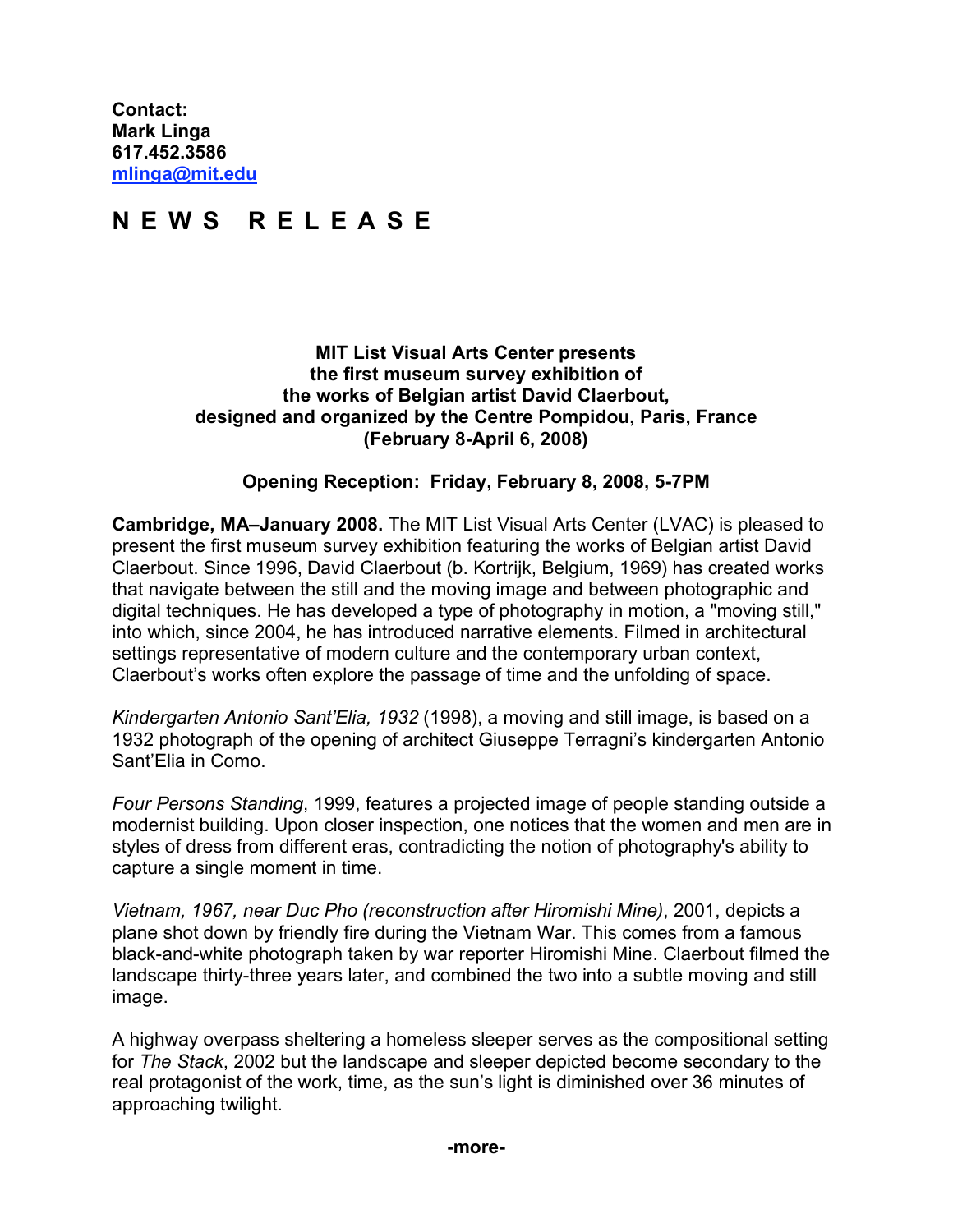*Bordeaux Piece*, 2004, is comprised of a sequence of seven shots, each shot lasting two-three minutes to create an ambiguous short narrative. Although Claerbout based his story on Jean-Luc Godard's *Mépris (Contempt),* the plot is not important*.* The same sequence of shots was taken every ten minutes, in the changing light of a single day, seventy a day in total. Shooting began at 5:30AM and ended at 10:00PM over the course of numerous days between mid-July and mid-August. In the final edit, the story is played out seventy times over, in exactly the same way, each time in the same light, a light corresponding to the same time of day, but on different days. Each of these cycles lasts between ten and twelve minutes, and the whole piece, which is about, and organized by, light, lasts thirteen hours and forty minutes.

In *Shadow Piece*, 2005, the viewer observes a number of passersby attempting to open a set of glass doors into the entrance hall of a building. The narrative element in the piece are the shadows themselves, which remain fixed, suggesting that time is frozen and static.

In *Sections of a Happy Moment*, 2007, Claerbout utilizes multiple cameras placed at different angles and distances to capture a fleeting moment. A Chinese family, surrounded by a plaza and an anonymous modernist housing project, responds to a ball that is suspended and floating in the air. The architecture contrasts with the intimacy of the group and the happy family scene seems at odds with the all-seeing surveillance cameras.

*David Claerbout* was designed and organized by the Centre Pompidou in Paris, France, where it was on view from October 2, 2007-January 7, 2008. Centre Pompidou Curator of New Media Christine Van Assche is the curator of the exhibition. The exhibition will travel to the Kunstmuseum St. Gallen, Switzerland (May-June 2008); and to the De Pont Foundation, Tilburg, The Netherlands; and the Metropolitan Museum of Photography, Tokyo, Japan in 2009.

The exhibition is accompanied by a catalogue published in two separate editions: one French and one English by JRP Ringier. The 170 page illustrated publication was jointly produced by the Centre Pompidou, Paris with the MIT List Visual Arts Center and the De Pont Museum of Contemporary Art, Tilburg. The catalogue features essays by Raymond Bellour, Françoise Parfait, Dirk Snauwaert, and Christine Van Assche.

## About the Artist

David Claerbout was educated at the Nationaal Hoger Instituut voor Schone Kunsten, Antwerp and at Rijksakademie van beeldende kunsten, Amsterdam. His work has been exhibited at The Dundee Contemporary Arts Centre, Scotland; Van Abbemuseum, Eindhoven and Museum Boijmans Van Beuningen, Rotterdam, both in the Netherlands; CGAC Centro Galego de Arte Contemporánea, Santiago di Compostela, Spain; SMAK Stedelijk Museum Voor Aktuele Kunst, Ghent, Belgium; and the DIA Center for the Arts, New York.